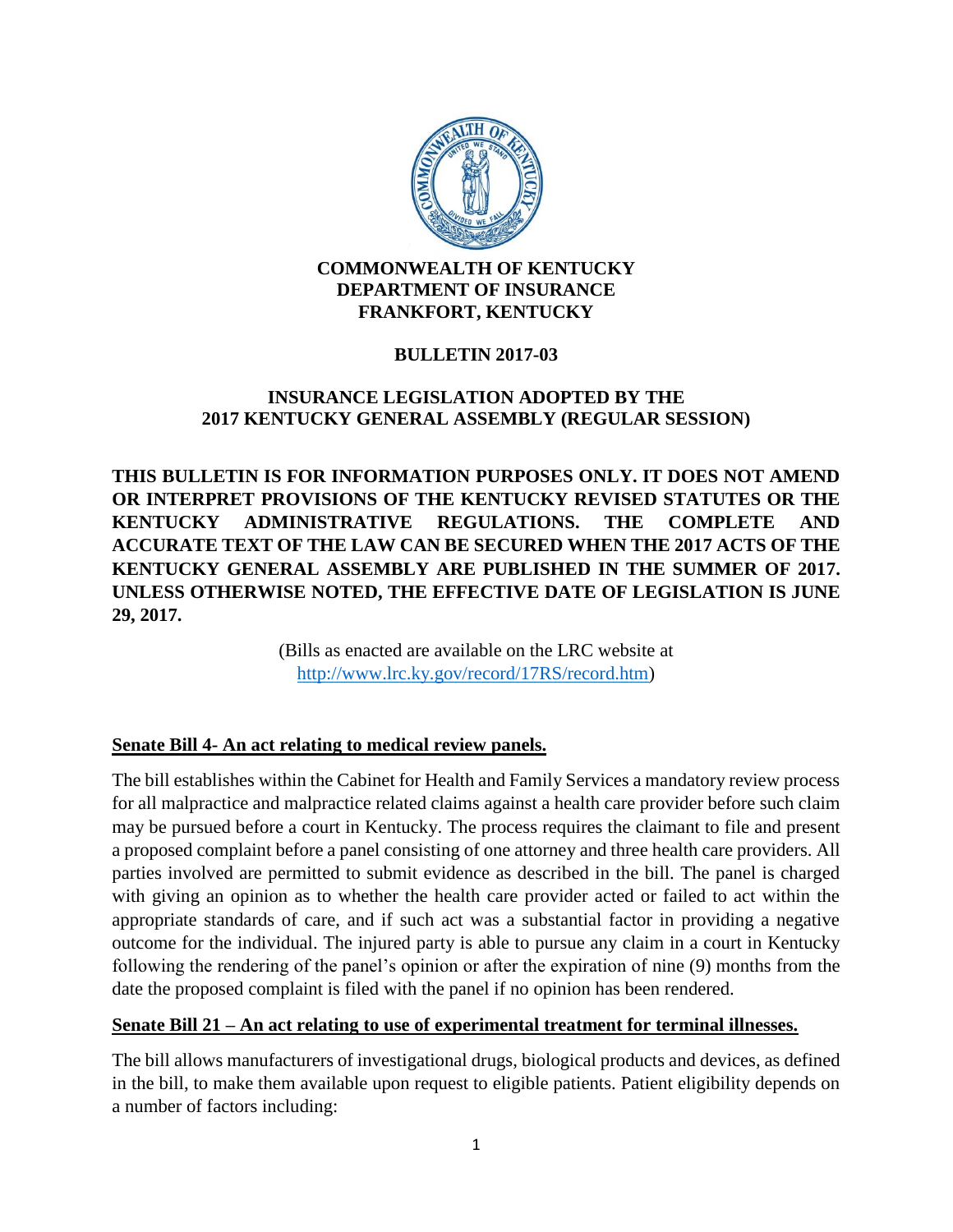- A terminal illness that is attested to by the patient's treating health care provider;
- Considered all other treatment options currently approved by the US FDA;
- Received a recommendation from the patient's treating health care provider for an investigational drug, biological product, or device;
- Given written informed consent for the use of the investigational drug, biological product, or device; and
- Has documentation from the treating health care provider that the patient meets these requirements.

As part of the informed consent process, the patient agrees that their health plan, third party administrator, or provider shall *not* be liable for the cost of such treatment or any care consequent to the use of such treatment (unless otherwise required).

The bill does not expand or mandate coverage for such treatments by an insurer, but it authorizes health plans, administrators, and governmental agencies to provide coverage for these types of services.

#### **Senate Bill 62- An act relating to health savings accounts.**

The bill exempts funds deposited in a health savings account under Section 223 of the Internal Revenue Code from execution, attachment, garnishment, distress or fee-bill.

#### **Senate Bill 73- An act relating to autocycles.**

The bill changes the definition of "motorcycle" in KRS 186.010 to include an autocycle for the purposes of title and registration only. The bill further defines an autocycle as a motor vehicle and includes the criteria required to become an autocycle.

The bill allows for the operation of an autocycle on a highway where the operator has obtained a valid driver's license, but does not require the individual operator to obtain a motorcycle license or endorsement. An autocycle shall be insured in compliance with KRS 304.39-110, the required minimum tort liability insurance for motor vehicles. An autocycle must comply with the traffic regulations prescribed in KRS Chapter 189, but the operator is exempt from the requirement to wear protective headgear.

#### **Senate Bill 79 – An act relating to health care providers.**

The bill establishes the requirements for direct primary care membership agreements and exempts these agreements from regulation by the Department of Insurance as an insurance product or health benefit plan. Health care providers offering these services would not be subject to capital and surplus requirements dictated under KRS Chapter 304.

A direct primary care membership agreement is an agreement between a health care provider and an individual where in exchange for an agreed upon fee over a certain period of time, the provider agrees to provide medical services. Any services requiring additional fees must be disclosed in advance by the provider. Either party may terminate the agreement in writing at any time.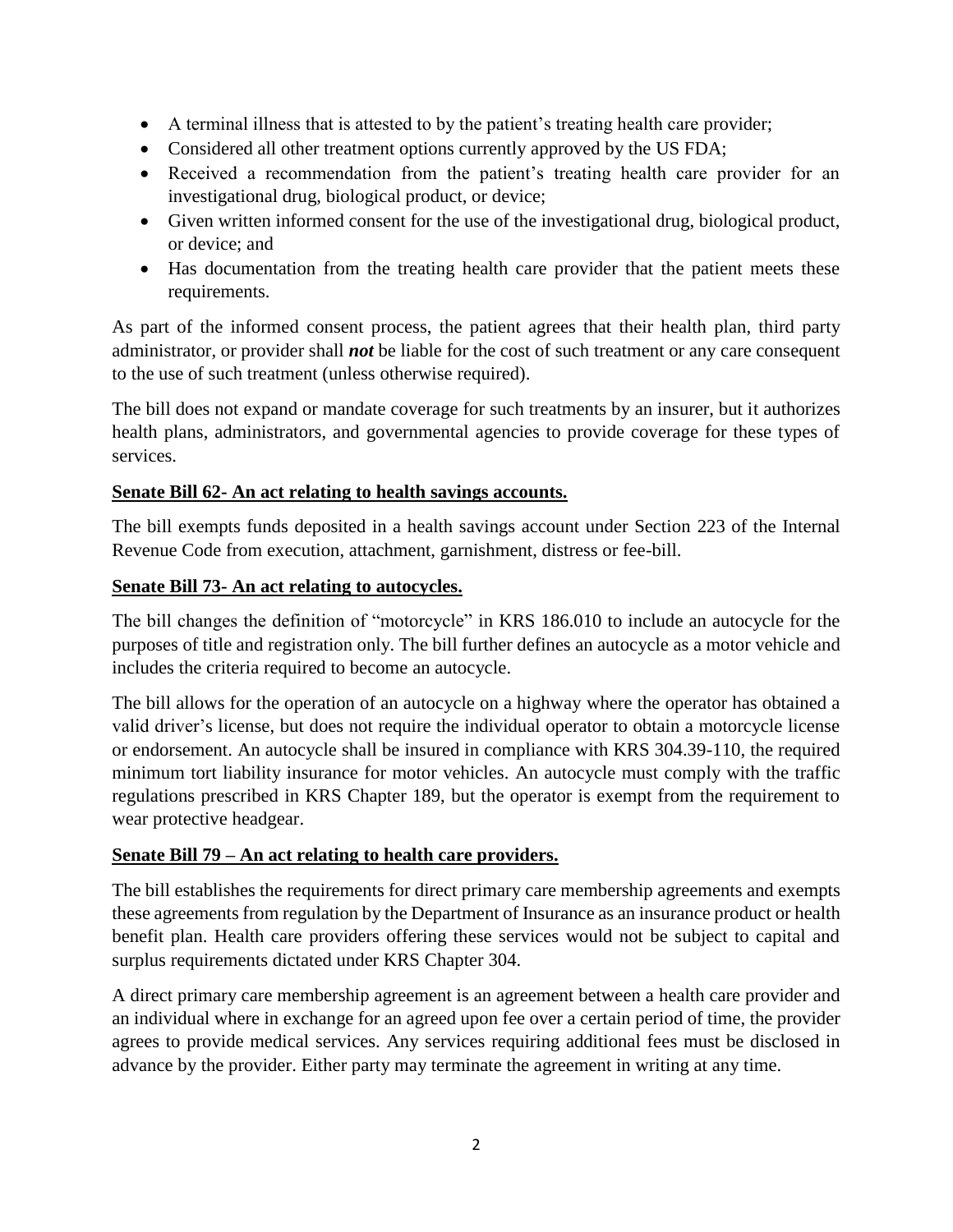Insurers and health benefit plans are not to be billed for any services rendered under such agreement. Additionally, any payments made by an individual including the membership fee or the additional fee for service, pursuant to the agreement shall not be included by the insurer to fulfill an individual's deductible or any other cost sharing limit.

### **Senate Bill 89 – An act relating to health benefit coverage for tobacco cessation treatment.**

The bill requires health benefit plans to provide coverage for "all United States Food and Drug Administration approved tobacco cessation medications, all forms of tobacco cessation services recommended by the United States Preventive Services Task Force."

The bill also prohibits health benefit plans from requiring counseling for medication, imposing durational (annual or lifetime) limits on the number of covered attempts to quit, and imposing any copayment or cost sharing for such services.

The usage of utilization review is prohibited for these treatments except when:

- A treatment exceeds the duration recommended by the United States Public Health Service clinical practice guidelines; or
- For services associated with more than two attempts to quit within a twelve month period.

The requirements for health benefit plans also apply to the Department of Medicaid Services and managed care organizations administering the Medicaid program.

Due to the requirements, all health benefit plans will need to ensure they provide coverage for tobacco cessation treatment.

#### **Senate Bill 101- An act relating to the administration of immunizations by pharmacists.**

The bill expands the definition of the "practice of pharmacy" to allow pharmacists to administer immunizations in general rather than simply flu vaccines. It also expands the individuals capable of receiving these pharmacist-administered vaccines to individuals between the age of nine and seventeen.

### **Senate Bill 114- An act relating to required minimum tort liability coverage for motor vehicles.**

The bill amend KRS 304.39-110 by increasing the minimum amount of liability for coverage for property damage associated with an automobile accident. Prior to SB 114, the required minimum split limit coverage consisted of:

- \$25,000 for all damages arising out of bodily injury sustained by any one person;
- \$50,000 for all damages arising out of bodily injury sustained by all persons in one accident; and
- \$10,000 for all damages arising out of damage to or destruction of property.

#### The new limits **effective January 1, 2018** will be:

• \$25,000 for all damages arising out of bodily injury sustained by any one person;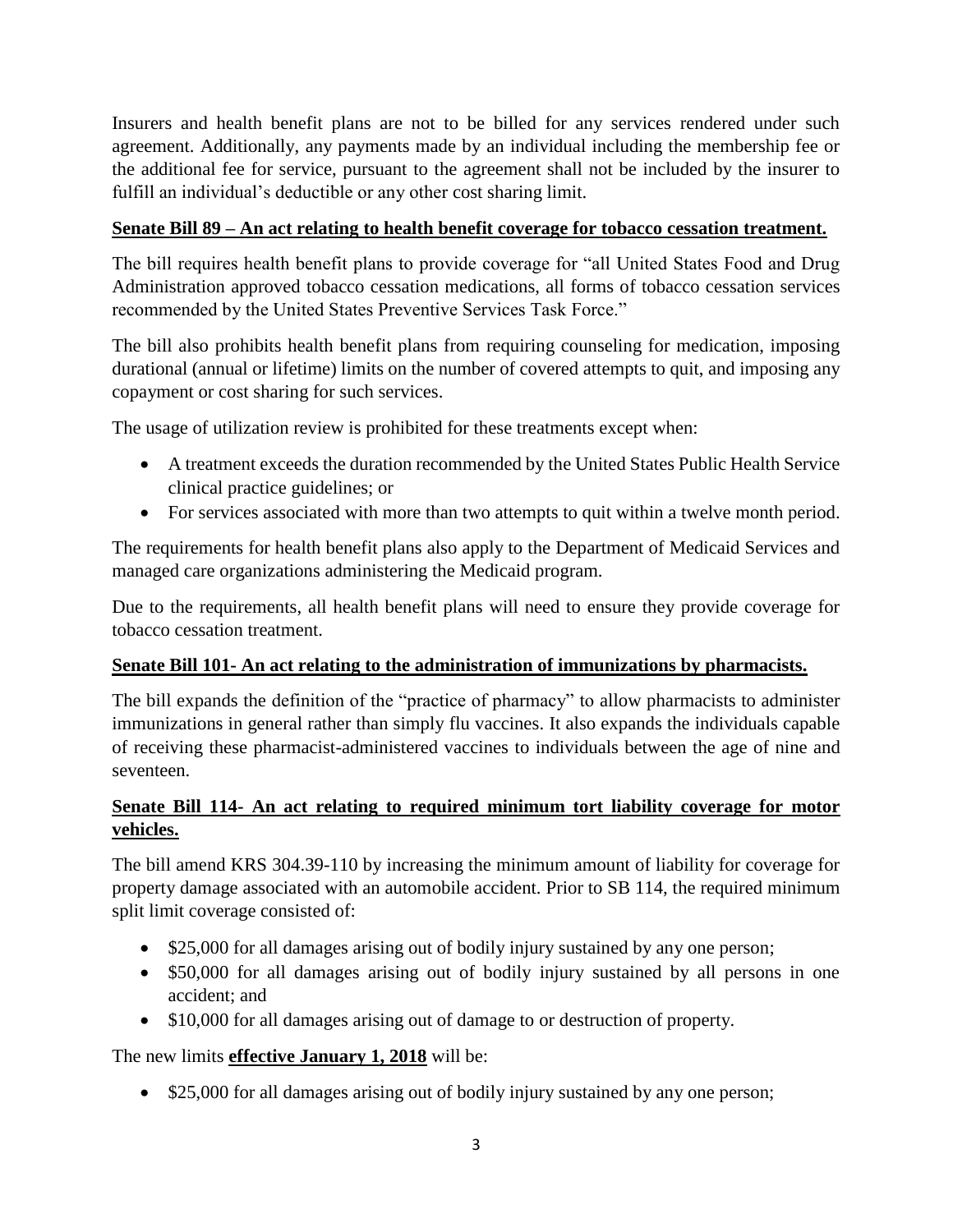- \$50,000 for all damages arising out of bodily injury sustained by all persons in one accident; and
- \$25,000 for all damages arising out of damage to or destruction of property.

Beginning January 1, 2018, insurers will no longer be able to issue or renew any policy with the old limits. Any policy issued prior to January 1, 2018 may use the old limits, but must be updated with the new limits on its renewal date.

In order to ensure compliance, the Department recommends all insurers offering such coverage commence modifying policies to **ensure all polices are in conformity by January 1, 2018**.

#### **Senate Bill 128 – An act relating to roofing contractors.**

The bill amends KRS 367.628 to prohibit a roofing contractor, when payment for goods or services are expected to be paid from an insurance policy, from causing or encouraging someone to cause damage to the roof or roof system in order to increase the amount of repair or replacement needed.

The bill also creates a new section of KRS Chapter 367 to provide enforcement measures for persons deemed to be in violation of KRS 367.620 to 367.628 including a claim for an injunction or damages. In terms of damages, the bill entitles a plaintiff to recover two times the amount of sustained economic damages, as well as, reasonable attorneys' fees and costs.

#### **Senate Bill 135- An act relating to nonprofit health service corporations.**

The bill amends KRS 304.32-130 allowing non-profit hospital, medical-surgical, dental, or other health service plans greater flexibility in the dues and fees to be paid by subscribers. The entities can now charge fees that:

- Enable the corporation to meet its current and ongoing obligations;
- Is established and justified in accordance with those actuarially sound factors deemed relevant by the commissioner;
- Not be excessive, inadequate, or unfairly discriminatory in relation to the services offered; and
- Enable the corporation to achieve and maintain the highest insurance industry financial strength ratings.

The amendment deletes the prohibition of the accumulation of excess reserves, and simply allows these entities to manage their finances in a manner to secure their future and achieve the highest financial rating.

#### **Senate Bill 146 – An act relating to the licensure of genetic counselors.**

The bill creates a new section of KRS Chapter 311 to establish a process for the licensure for genetic counselors. **Effective January 1, 2018**, individuals, unless subject to a specific exemption, are prohibited from holding themselves out as genetic counselors until they become licensed. The bill excludes the genetic counseling from the practice of medicine or osteopathy under KRS 311.550(11).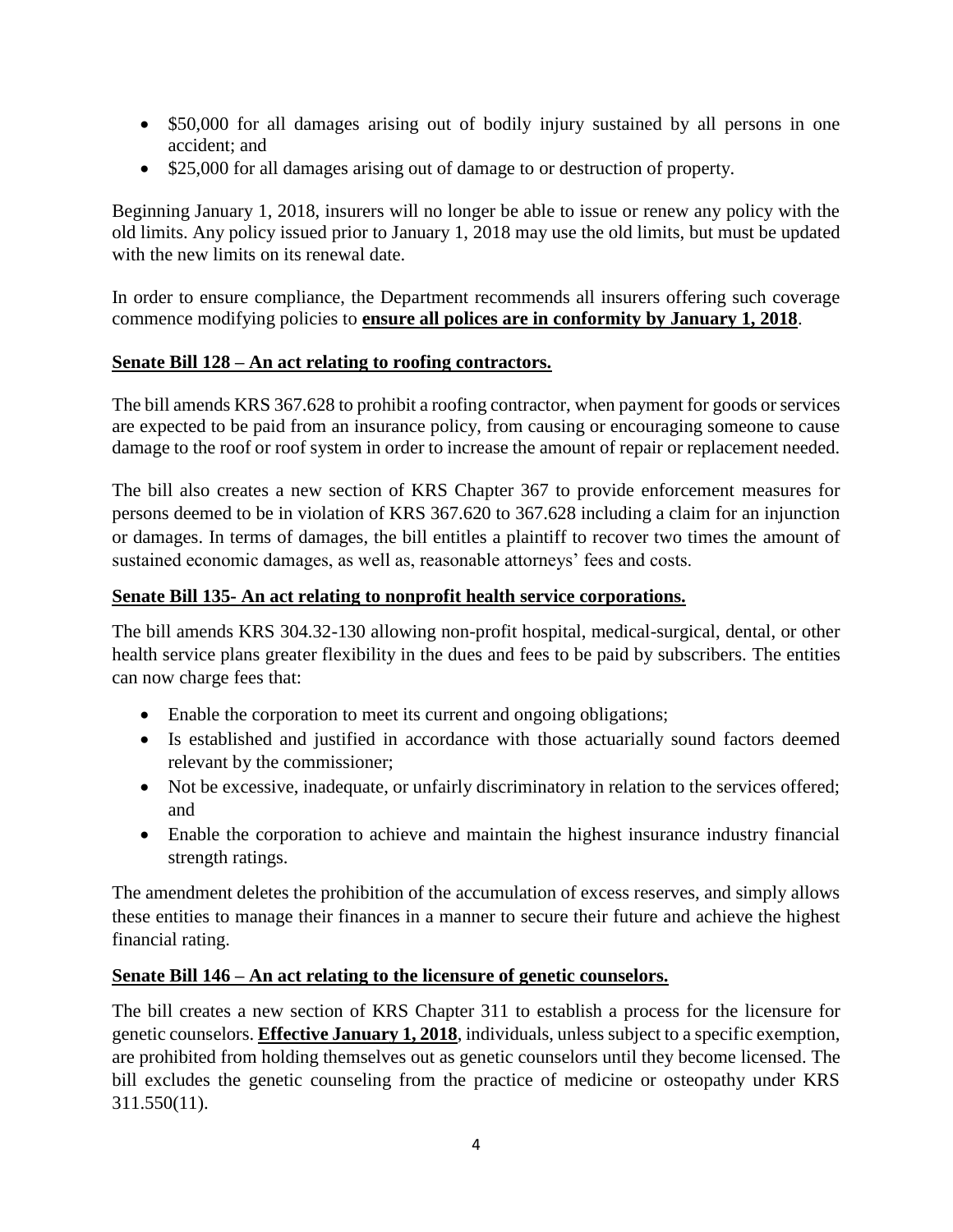## **Senate Bill 151- An act relating to franchises.**

The bill amends provisions in KRS 337.010, 338.021, KRS 341.070, 342.690, 344.030, to exclude a franchisee and a franchisee's employees from being considered an employee of the franchisor.

### **Senate Bill 195 – An act relating to expungement of juvenile records.**

The bill amends KRS 610.330 to expand and clarify the circumstances in which a juvenile may seek and obtain expungement of a prior offense. The amendment states the person whose record is expunged "shall not have to disclose the fact of the record or any matter relating thereto on an application for employment, credit, or other of application." This exemption would include applications for employment with insurance companies or on applications for insurance.

#### **Senate Bill 205- An act relating to prescription drugs.**

A new section of KRS Chapter 315 allows a pharmacist to exercise judgement in varying the quantities of the prescribed drug per fill. The pharmacist is unable to go beyond the total number of dosage units authorized by the ordering practitioner. The use of discretion by the pharmacist is not permitted on prescriptions of controlled substances, or when the practitioner specifically states that the amount prescribed is medically necessary. Therefore, pharmacists are now able to utilize professional judgment in both the substitution of therapeutically equivalent generic drugs and the quantity provided.

### **House Bill 35 – An act relating to public benefit corporations.**

This new section of KRS Chapter 271B creates a new corporate entity. A "public benefit corporation" is a "for-profit corporation intended to produce a public benefit and to operate in a responsible manner." The "public benefit" must produce a positive effect on people other than the shareholders. The corporation must balance the pecuniary interests of the stockholders with the specific public benefit identified in the articles of incorporation, as well as, those who are materially affected by the corporation's conduct. This provides the corporate entity some greater flexibility to take on public interest projects. In achieving these objectives, the corporation is required to provide, at minimum, annual statements to shareholders of how the public interest has been served.

#### **House Bill 50 – An act relating to administrative regulations.**

House Bill 50 codifies Governor Bevin's "Red Tape Reduction Initiative." Both the Legislative Research Commission and the Department will coordinate when regulations must be reviewed and certified in order to remain in effect. Previously, a regulation, once adopted could only be withdrawn, suspended or eliminated through the repeal process. Now, ordinary administrative regulations shall have an expiration date. The statute provides:

- Administrative regulations with a last effective date of on or after July 1, 2012, expire seven years after its last effective date.
- Administrative regulations with a last effective before July 1, 2012 expire on July 1, 2019.

In order to prevent an administrative regulation from expiring, the Department will be required: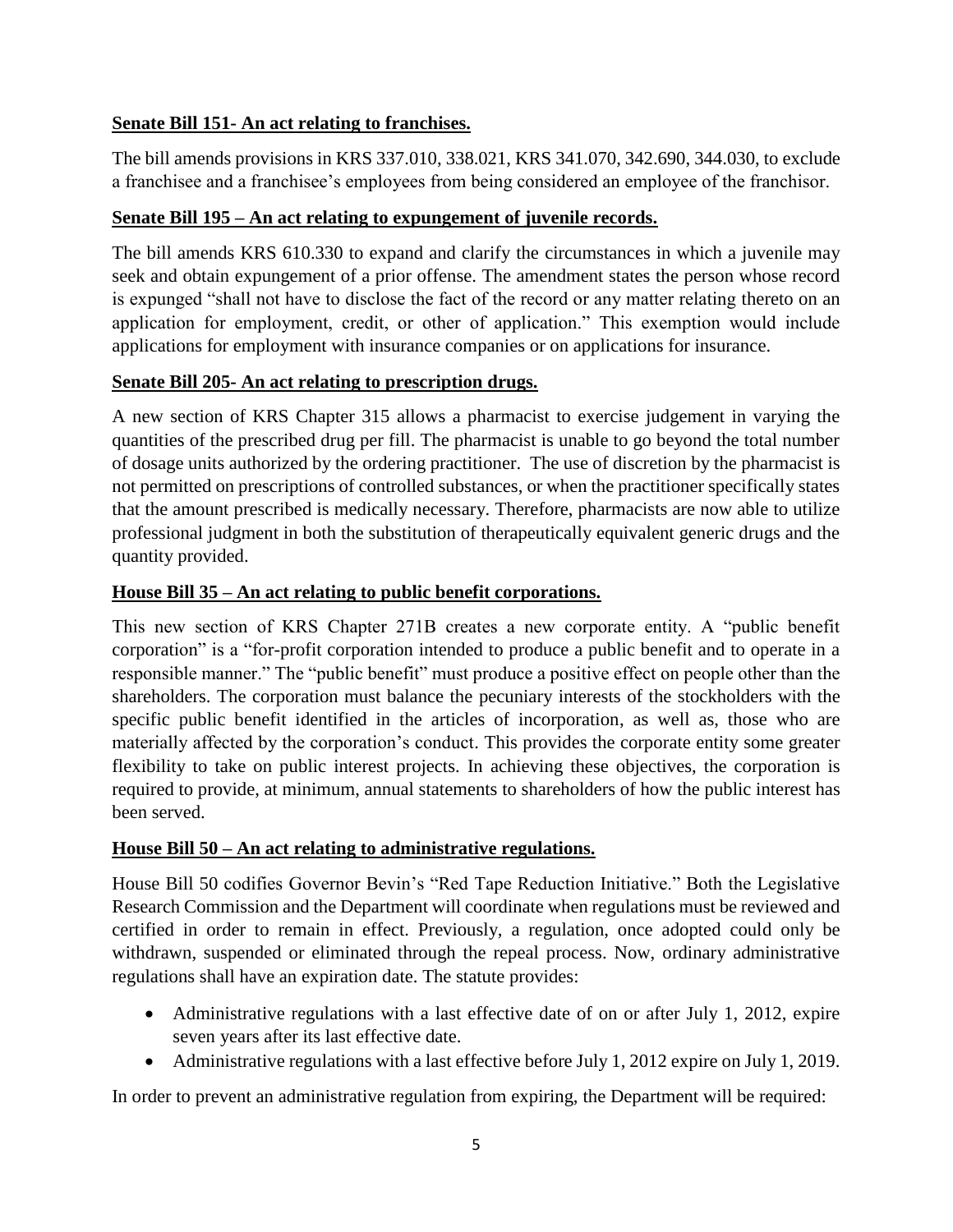- To review the regulation in its entirety for compliance with KRS Chapter 13A;
- Ensure the current law governing the subject matter and giving rise to the regulation still exists; and
- Complete and file a certification letter with the regulations compiler stating whether the regulation shall remain as filed or amended.

The date of the certification letter becomes the administrative regulations "last effective date", effectively resetting the seven-year review period. In the event the certification letter indicates a regulation is to be amended, the amendment must be filed within eighteen (18) months.

The regulations compiler is required to publish updates every six months with the expiring regulations. Additionally, all regulations must be updated upon receipt of the certification letter to reflect the new dates. Lastly, the certification letters are to be published in summary or their entirety as decided by the regulations compiler.

### **House Bill 78 – An act relating to providing breast density information and evidence based breast cancer screening.**

Physicians are now statutorily encouraged to utilize digital mammography (i.e., breast tomosynthesis) when ordering mammograms. The definition of "mammogram" pursuant to KRS 304.17-316 now incorporates digital mammograms.

Insurers providing individual, expense incurred policies under KRS Chapter 304.17, health benefit plans under KRS 304.17A, and group plans under KRS 304.18 are now required to include coverage for digital mammography. The benefit is limited to \$50 per mammogram, and any deductible and coinsurance are required to be "no less favorable than for coverage for physical illness." Insurers will need to update their filings and list of covered services.

Additionally, in the event a patient's mammogram reveals dense breast tissue, the physician is required to provide the patient notification of such result substantially similar as required by statute.

#### **House Bill 112 – An act relating to dogs.**

The owner of a dog has now been clarified to extend beyond simply the individual who keeps a dog. Now an owner will include a person who "permits the dog to remain on or about premises leased *and* occupied by him." (*emphasis added*) The definition expands the number of people considered an owner of the dog. However, the impact on the rental community will be felt primarily where the landlord occupies the premises, as well. In such instances, not only is the individual who purchased and houses the dog be liable for dog bites or other claims, but the landlord who resides on the premises could also be included in a claim for damages. Therefore, insurers should be aware of this new definition, and the potential impact on increased liability and claims.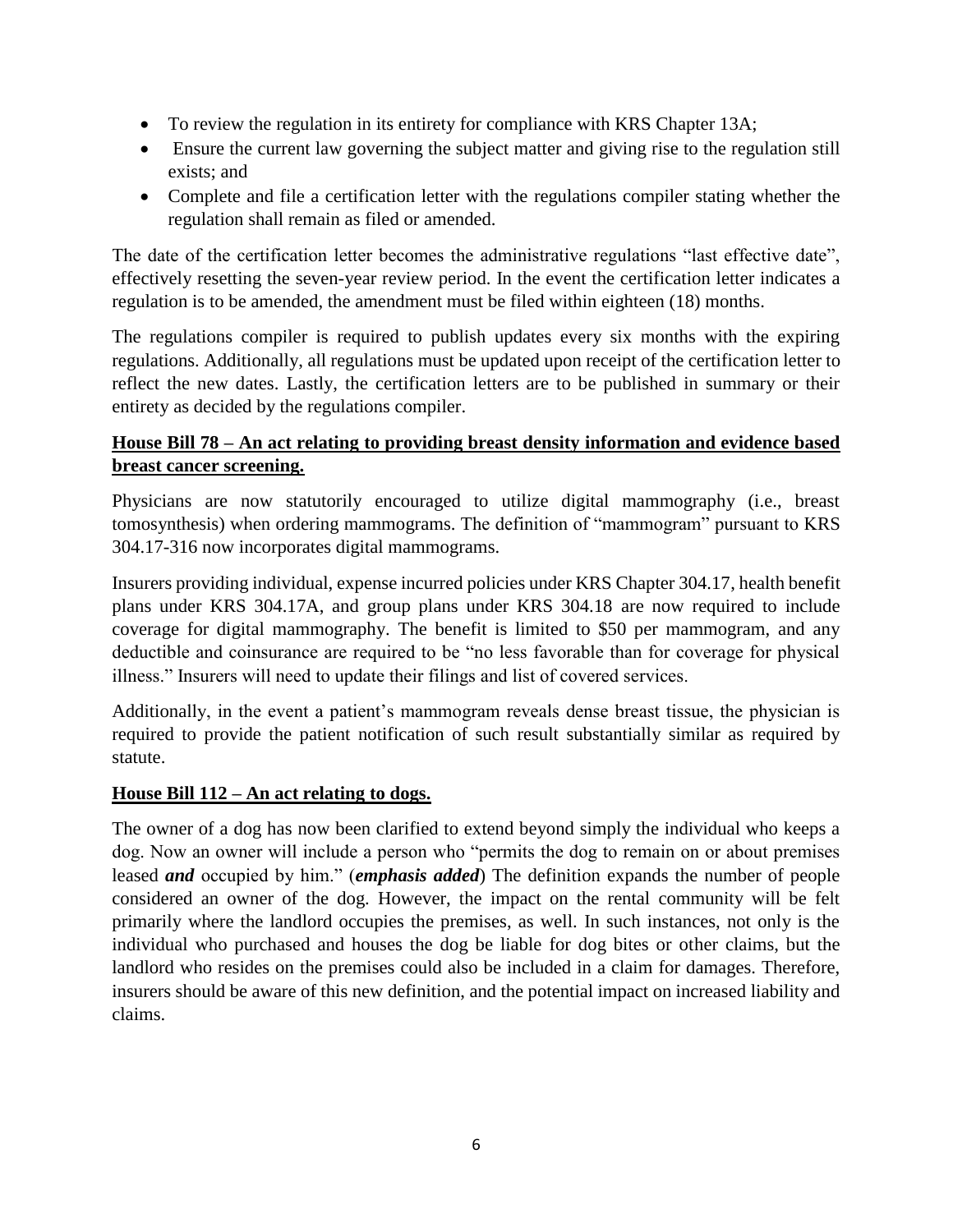# **House Bill 113 – An act relating to occupational licensure for military service members and veterans.**

Preferential treatment is provided to honorably discharged veterans for occupational licenses issued by administrative bodies where the profession licensed matches the individual's service. However, individuals are still required to complete any necessary pre-licensure examinations.

The Department of Insurance issues licenses to agents who complete the requirements outlined in various sections of KRS 304, Section 9. The licenses demonstrate an individual's attainment of a level of education necessary to negotiate, solicit, and sell insurance products. Unfortunately, the Department does not envision instances where military service would yield the education required on specific insurance products necessary to become an insurance agent. While the Department appreciates the service and sacrifice of our veterans, these individuals will need to continue to pass all requirements specified by statute. The Department remains willing to outreach with veterans to engage them in the insurance industry and demonstrate the potentially rewarding careers available in the industry.

## **House Bill 153 – An act relating to compensation of insurance producers for services performed in relation to a premium finance loan.**

Prior to HB 153, insurance producers who refer insureds to premium finance companies and perform the necessary services for an insured to obtain a loan were unable to receive any compensation for services rendered. Now, insurance producers may receive a payment for arranging and obtaining a premium finance loan for their insured if:

- The agent discloses in writing:
	- o The source of any compensation to be received by the agent as a result of the insured entering into a premium finance agreement; and
	- o The amount of compensation, as a percentage of the premiums financed, if the amount exceeds two percent (2%) of the premium amount financed; and
- The amount of compensation received by the producer is based on the amount financed and is not:
	- o An advance on future premium finance agreements; or
	- o A form of bonus for placing finance agreements with a premium finance company.

The disclosure is crucial to inform the insured of the compensation to be received and allow the insured to examine all opportunities. It also prevents premium finance companies from overpaying an agent to secure future loans, and ensures the insured will only be paying back amounts related to their specific loan. The Department will be vigilant in its efforts to protect consumers in these areas, and ensure premiums are paid only as intended.

#### **House Bill 163 – An act relating to motor vehicle titles.**

Insurance companies often have difficulties obtaining title to vehicles involved in motor vehicle crashes and surrendered by their owners. The previous mechanisms created impediments for insurance companies attempting to obtain salvage titles and moving vehicles along in the sale process. It also created unnecessary and prolonged storage of vehicles on storage facility lots.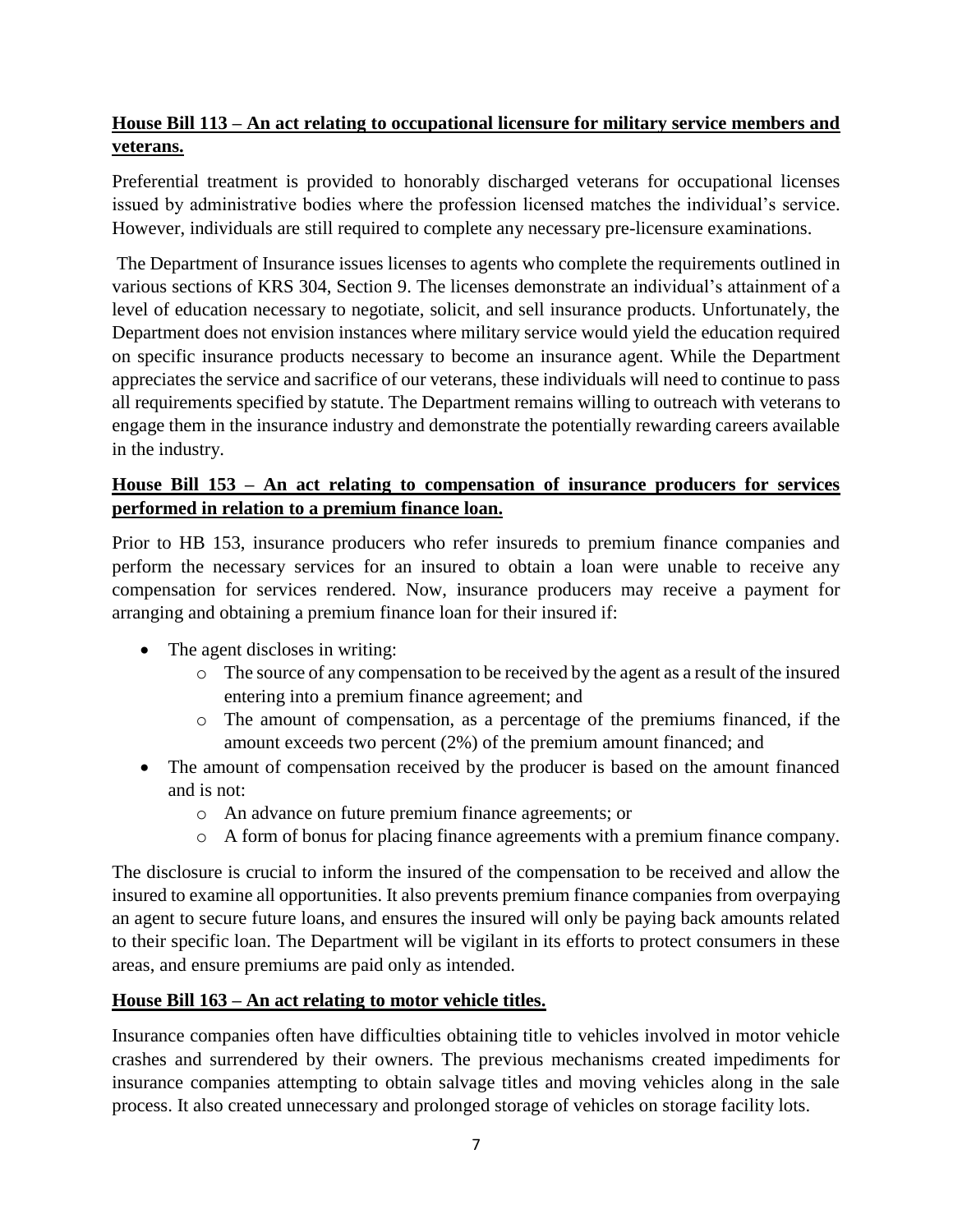Under the new section of KRS 186A.190, county clerks are authorized to issue a new ownership document for motor vehicles following the completion of a specific process. The process includes:

- Inspection by a sheriff to determine the vehicle is not stolen;
- Completion of an affidavit created by the Transportation Cabinet demonstrating:
	- o Affiant's (or agent) possession of vehicle;
	- o A debt on the vehicle;
	- o Payment of damages by an insurance company requiring transfer of title to the insurance company;
	- o Vehicle transported to facility to take possession and store motor vehicles and the storage facility has not been paid; and
- More than 30 days before affidavit completion, the affiant attempted to notify the owner of the vehicle and any lienholders of intent to obtain salvage title; and
- Affiant publishes a legal notice in a statewide newspaper 14 days before presenting the affidavit with specific information.

Upon completion of the process, the new ownership document may be a title or a salvage title. Insurers and storage facilities should take note of this new process, and use it accordingly.

# **House Bill 191 – An act relating to insurance.**

This particular house bill contains multiple insurance related provisions. However, none of the provisions relates to another, but they do have broad impacts on both insurers and insureds.

# **Special Investigative Unit Employee License Exemption**

First, insurance companies are required to have a special investigation unit tasked with investigating and reporting claims of insurance fraud. Although these individuals work on claims, they, generally, do not adjust losses or make claims payments. In the event they do not adjust losses or make claim payments, these investigators are not required to become licensed as a staff adjuster under KRS 304.9-430 and are further exempt from the private investigator requirements of KRS 329A.010 to 329A.090.

# **Named Insured Rejection of Uninsured Vehicle Coverage**

Uninsured vehicle coverage is required under KRS 304.20-020 unless expressly waived. The Kentucky Supreme Court in *Boarman v. Grange Indemnity Insurance Co.*, 437 S.W.3d 748 (Ky. 2014), required a waiver of uninsured motorist coverage to be signed by **all** named insureds in order to be effective. HB 191 changes KRS 304.20-020, Section (1) to allow a rejection in writing by any named insured to be effective and applicable to all insureds under the policy. A named insured retains the right to request reinstatement of coverage, in writing, to the insurance company. Otherwise, the waiver continues to be effective for supplements or renewals.

# **Tort Liability Statute of Limitations Change**

The statute of limitations for tort liability actions following a motor vehicle accident have been clarified following the Kentucky Supreme Court decision in *Beaumont v. Zeru*, 460 S.W.3d 904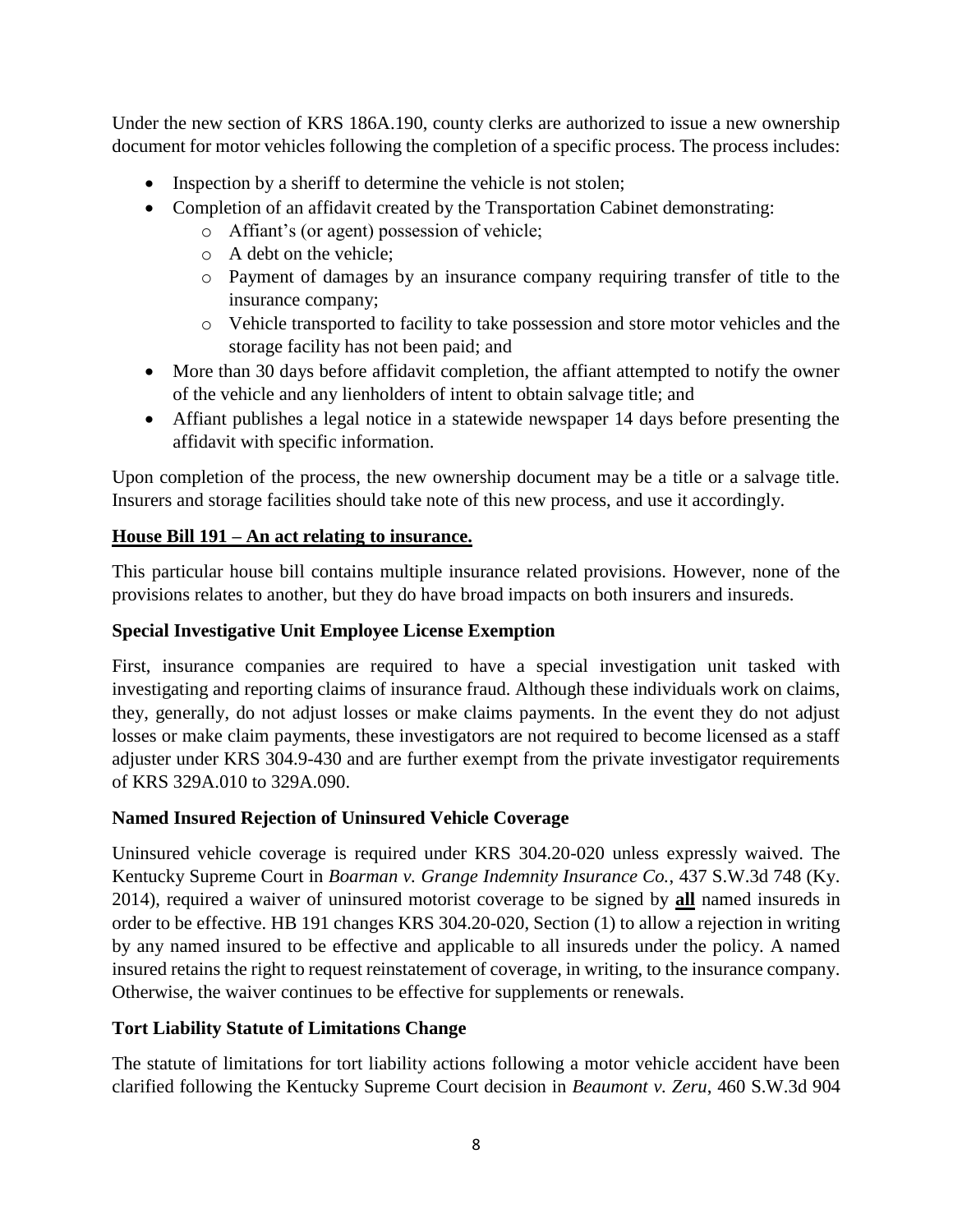(Ky. 2015). A tort liability action must now be commenced no later than two (2) years following the later of:

- The injury;
- The death: or
- The date of issuance of the last basic or added reparation payment made by any reparation obligor.

The date of issuance excludes the submission of any "replacement payment" issued by any reparation obligor. Therefore, in the event a provider requests a replacement payment of previously submitted reimbursement, the date the replacement payment is issued no longer resets the statute of limitations. Insurers will be required to provide a claimant or claimant's attorney information as to the status of the payment upon written request.

### **House Bill 192 – An act relating to foster youth operator's license.**

The amendments to KRS 186.450 allow opportunity for foster children in the custody of the Cabinet for Health and Family Services to apply for an instructional driver's license permit. In doing so, the individual must demonstrate proof of another individual's assumption of financial responsibility for the applicant or verification of responsibility by the Cabinet for Health and Family Services.

As a result, the bill extends the opportunity and privilege of obtaining a driver's license to minor foster children. However, they still must satisfy the financial responsibility provisions required before they may obtain the permit as dictated by KRS 186.590. However, for those minor foster children without such individual, the Cabinet for Health and Family Services, utilizing the reasonable and prudent parent standard under KRS 605.102, Section (5), is now able to provide the proof of financial responsibility.

# **House Bill 207 – An act relating to insurance.**

House Bill 207 creates a new section of KRS Chapter 304, Subtitle 45 enacting recommended model law changes related to risk retention group corporate governance. The changes preserve, in general, the hands off regulatory approach typically applied to risk retention groups, but does institute requirements designed to promote additional corporate governance checks and independent financial and legal review.

The law requires in part:

- A majority of independent directors on the board;
- Structured approval of material service provider contracts;
- The adoption of written corporate governance standards;
- The establishment of an audit committee; and
- The development of a code of business conduct and ethics.

The changes increasing the Department's financial oversight of these groups is necessary to aid in the prevention of future insolvencies.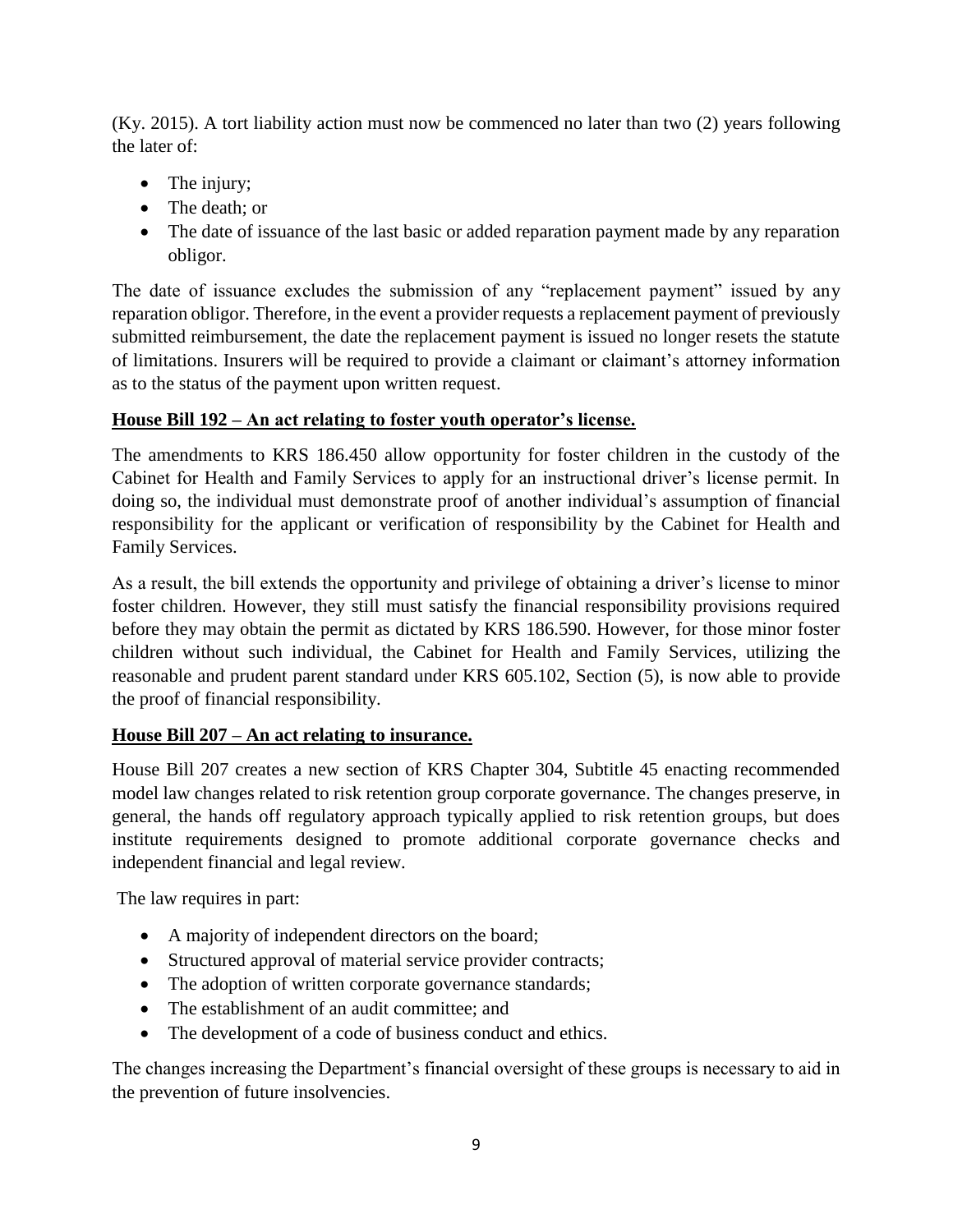# **House Bill 215 – An act relating to vehicle accident reports.**

KRS 189.635 now specifically defines a "news-gathering organization" permitted to obtain vehicle accident reports outside of the commercial use prohibition. Previously, this organization was not defined. In order to receive accident reports under this standard, the "newspaper or periodical" shall be considered news-gathering if:

- Is published at least fifty  $(50)$  of fifty-two  $(52)$  weeks during a calendar year;
- Contains at least twenty-five percent (25%) news content in each issue or no more than seventy-five percent (75%) advertising content in any issue in the calendar year;
- Contain news of general interest to its readers that can include news stories, editorials, sports, weddings, births, and death notices.

These news-gathering organizations do not include any product or publication:

- Intended primarily for members of a particular profession or occupational group; or
- With the primary purpose of distributing advertising or of publishing names and other personal identifying information concerning parties to motor vehicle accidents which may be used to solicit for services covered under Subtitle 39 of KRS Chapter 304.

# **House Bill 242- An act relating to the Department of Insurance.**

The Department of Insurance is reorganized to gain administrative efficiencies. The Health and Life Division and the Property and Casualty Division will be merged into the newly created Division of Insurance Product Regulation. Also, the Division of Administrative Services is created within the Department. Lastly, an ombudsman is created within the Division of Consumer Protection.

The Department of Insurance has the authority to investigate and pursue a Section 1332 state innovation waiver from the Patient Protection and Affordable Care Act ("ACA"). The Department has until July 1, 2019 to seek a 1332 waiver which is subject to approval by the Kentucky legislature.

# **House Bill 294 – An act relating to the disclosure of damages by motor vehicle dealers.**

The amendment to KRS 186A.540 changes the amounts for which motor vehicle dealers must disclose damages to motor vehicles for sale or lease within their possession. Dealers will now be required to disclose damages:

- Which the individual or dealer has direct knowledge;
- Which result in repairs, for items other than wheels, tires, or glass, that exceed two thousand dollars (\$2,000); and
- That occur while the motor vehicle is in the individual's or the dealer's possession and prior to delivery to a purchaser.